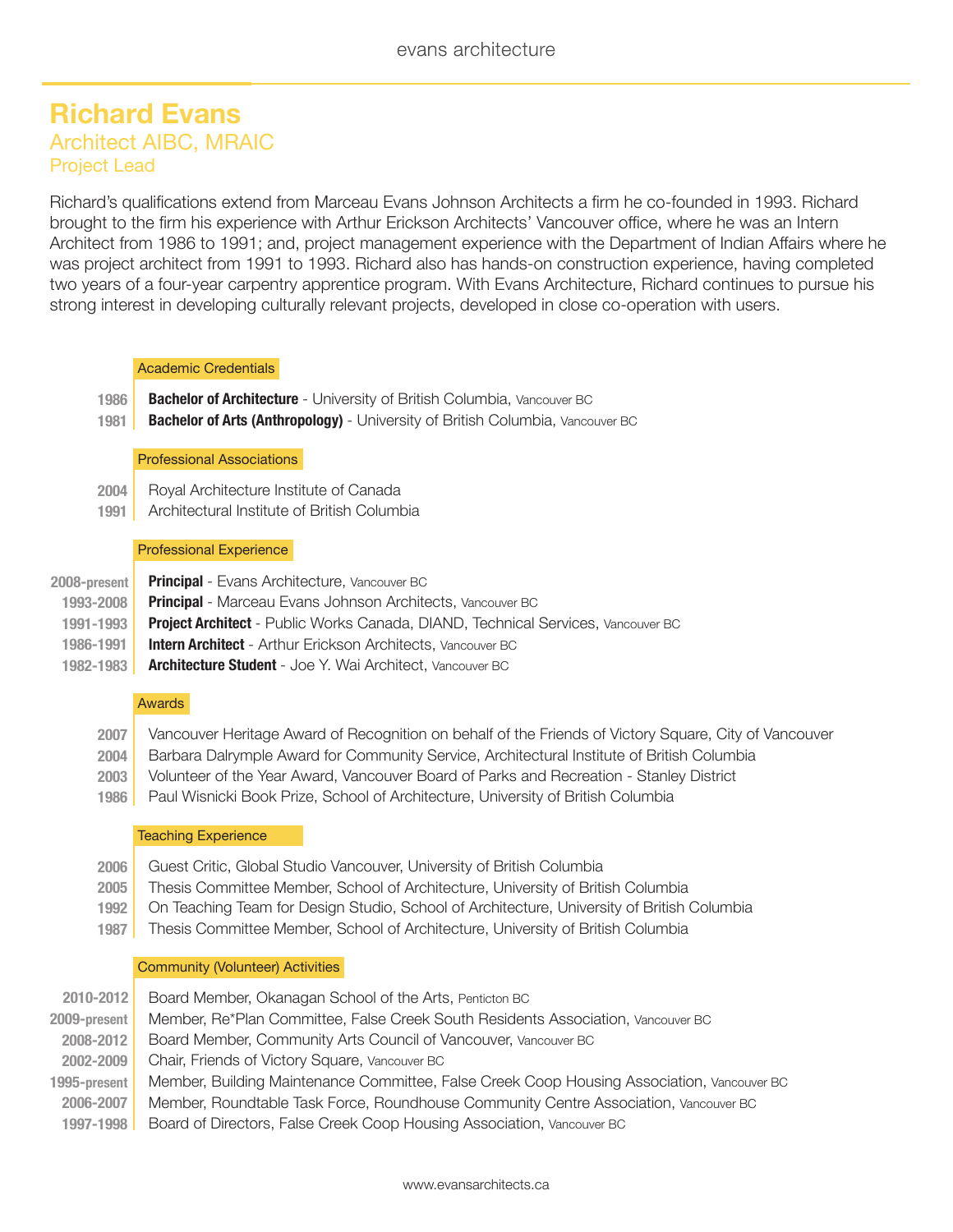### Professional Activities

- **2010-present** | Volunteer Recognition Committee, Architectural Institute of British Columbia (Chair 2012 - present)
	- **2008** | Co-Initiator, Roundhouse Turntable Visioning Charrette, Roundhouse Community Centre Association
	- **2007** | Panel Member and Presenter, Vision Vancouver Community Arts Policy Forum
	- **2006** | Author and Initiator, DTES Public Realm Arts Program Plan, Vancouver Board of Parks and Recreation and City of Vancouver
	- **2006** | Mentor, Intern Architect Program, Architectural Institute of British Columbia
	- **2005** | Concept Initiator, Shaping of a Place: Penticton, BC, in conjunction with the En'owkin Centre and the Penticton Museum and Archives
	- **2005** | Dalrymple Jury Chair, 2005 AIBC Architectural Awards
	- **2004** | Public Forum Moderator, DTES Heart of the City Festival
	- **1992** | Guest Speaker, School of Architecture, University of British Columbia
	- **1991** | Guest Speaker, First Nation Education Projects, University of Victoria

#### Selected Project Experience

# **Projects undertaken with Evans Architecture:**

'Na Aksa Gyilak'yoo School, Terrace BC Nak'azdli Cultural Centre and Administration Feasibility Study, Fort St. James BC Nak'al Bun Elementary School Addition, Fort St. James BC Nadleh Whut'en Administration & Cultural Building, Fort Fraser BC Stellat'en Wellness Center, Stellaquo BC Syilx Okanagan Material Collections Access Project, Penticton BC Klappan Independent Community School Facility Evaluation, Iskut BC Stellaquo Residences Feasibility Study, Stellaquo BC Shatford Building Concept Planning, Penticton BC Arbutus Village Master Design/Repair Plan, Vancouver BC Nak'azdli Health Clinic Addition, Fort St. James BC Nak'azdli Kwah Hall Complex Feasibility Study, Fort St. James BC Nak'azdli Child and Family Services Addition, Fort St. James BC Gilmore Elementary School Seismic Upgrade, Burnaby BC Nak'al Bun Elementary School, Fort St. James BC

#### **Projects undertaken with Marceau Evans Johnson Architects:**

Old Massett Community Hall Upgrade, Old Massett, Haida Gwaii Tachek Community Health Clinic, Tachek BC Neskonlith Preschool / Kindergarten Feasibility Study, Chase BC Tsawataineuk School and Community Hall Facility Evaluation, Kingcome Inlet BC Toosey School Facility Evaluation, Riske Creek BC Nak'al Bun Elementary School Project, Fort St. James BC Tachek Community School Project, Tachek BC Aatse Davie School Additions Feasibility Study, Fort Ware BC Klemtu School & Teacherage Facility Evaluation, Klemtu BC Yinkadinee Wellness Centre Feasibility Study, Burns Lake BC Tachet Community Facilities Feasibility Study, Tachet BC Kwadacha Community Hall Renovations, Fort Ware BC Salmo Secondary School Project, Salmo BC Kwadacha Community Hall Facility Evaluation, Fort Ware BC Skowkale Community Hall Feasibility Study, Chilliwack BC